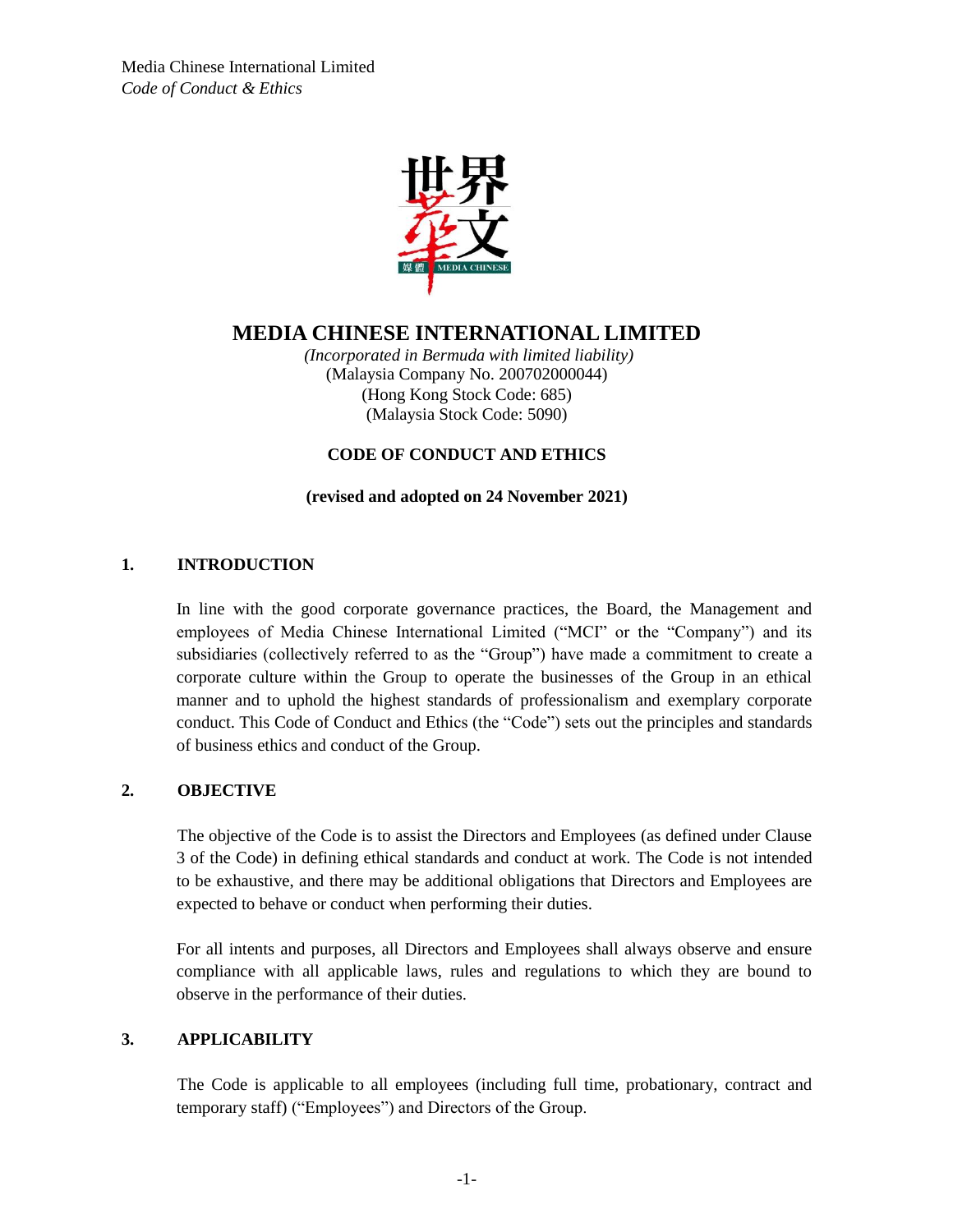Violation of any of the Code's provisions can result in disciplinary action, including termination of employment.

If a Director requires further clarification on the Code, the Director may refer or highlight any concerns to the Chairman of the Board or the Group Chief Executive Officer, whereas for an Employee, the Employee may refer or highlight any concerns to the immediate superior, Head of Department or the Chief Executive Officer.

## **4. CORE AREAS OF CONDUCT**

#### **4.1 Conflicts of Interest**

The Directors and Employees should avoid involving themselves in situations where there is real or apparent conflict of interest between them as individuals and the interest of the Group. Directors and Employees must not use their positions or knowledge gained directly or indirectly in the course of their duties or employment for private or personal advantage (directly or indirectly).

In addition, a Director or an Employee shall avoid any situation in which the Director or Employee has an interest in any entity or matter that may influence the Director's or Employee's judgment in the discharge of responsibilities. All business decisions should be made in the best interests of the Group.

When potential conflict of interest arises, the Director or Employee should make a declaration to the Head of Department, the Group Chief Executive Officer or the Chairman of the Board.

The following guidelines should be observed to avoid potential conflicts:

(a) Dealings with suppliers, customers, agents and competitors

Any Director or Employee or their family members must not have:

- Any shareholding interest in a supplier, customer, agent or competitor of the Group, except that in the case of a public listed company where an interest of less than 5% equity holding will be disregarded;
- Any business dealing or contractual arrangement with any company in the Group. This excludes purchases for personal consumption, or purchases which are on no more favourable terms than those offered to staff or the public.

Employees are prohibited from receiving commission from business partners and competitors of the Group.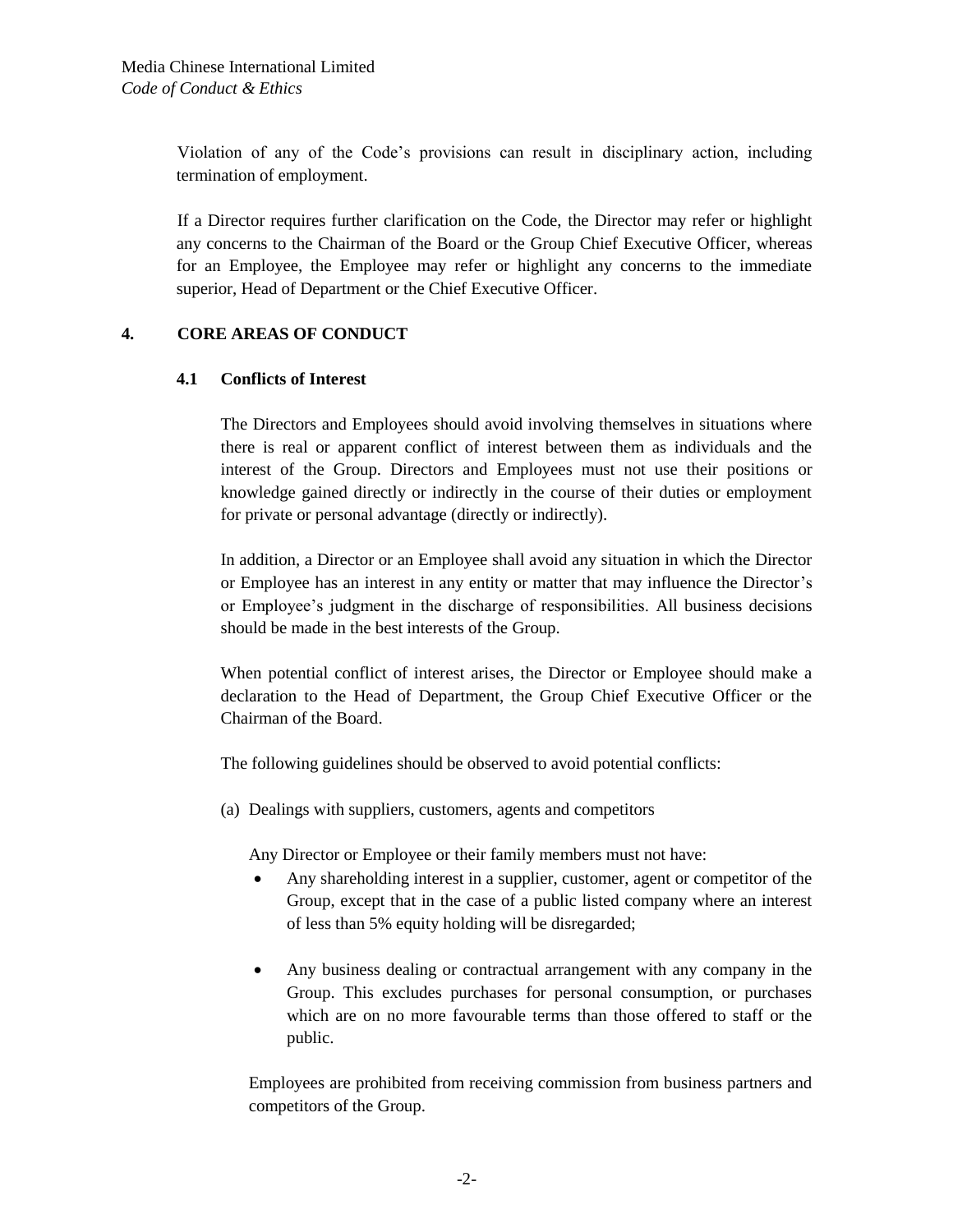(b) Personal dealings with suppliers and customers

Every Director or Employee must ensure that their personal business dealings with suppliers and customers are on an arm's length basis e.g. purchases which are on no more favourable terms than those offered to the public.

(c) Outside employment and activities outside the Group

Full-time Employees must not take up employment outside the Group or engage in any outside business/service which may be in competition with the Group or give rise to actual or perceived or potential conflict of interests with the duties in the Group.

(d) Board Membership

Any Director is, while holding office, at liberty to accept other Board appointments so long as the appointment is not in conflict with the Group's business and does not affect his performance as a Director provided that he shall notify the Board before accepting the appointment.

(e) Family members and close personal relationships

A Director or an Employee should not hire, recommend hiring, exert influence over hiring decisions, supervise, affect terms and conditions of employment or influence the management of any family members engaged by the Group. Family members of Directors or Employees may be hired as employees or consultants only if the appointment is based on qualification, merit, performance, skills and experience, and in accordance with the Group's Human Resources policies and procedures.

A Director or an Employee must also disclose business activities in the Group which involves family members and refrain from any related decision-making process.

Any substantial interest held by the family members of the Directors or employees' family members in a competing company or other related companies must be declared.

*(Note: Family members in this Policy refer to the Director's or Employee's spouse, parent, child (including adopted and step child), brother, sister and the spouse of his/her brother or sister or child.)*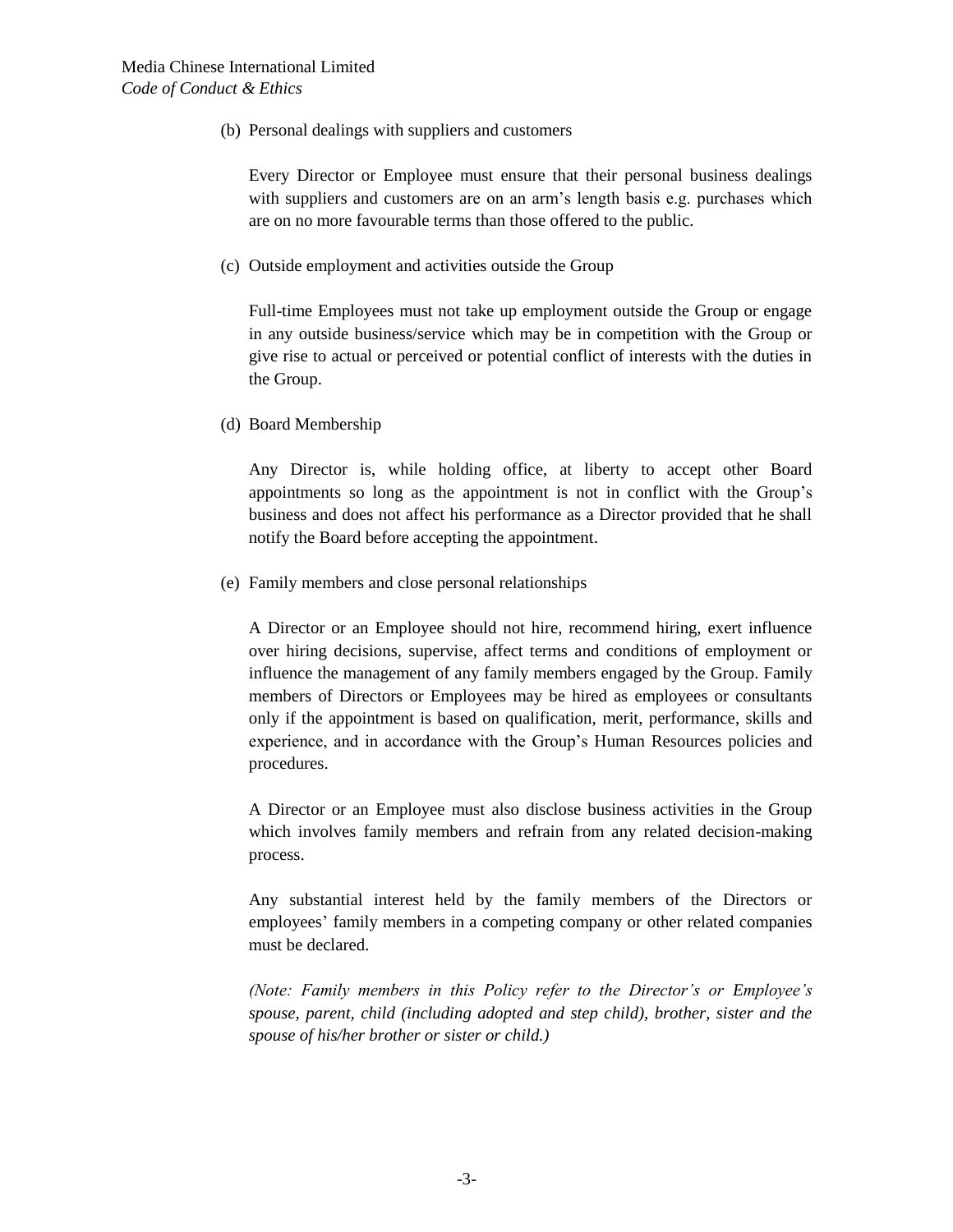## **4.2 Confidential Information**

It is pertinent that all Directors and Employees exercise caution and due care to safeguard any information of a confidential and sensitive nature relating to the Group which may have come to their knowledge in the course of their employment, and are strictly prohibited to disclose to any person, unless the disclosure is duly authorised or legally mandated. Similarly, any confidential information provided to the Group by the business associates and customers should be protected.

In the event that a Director or an Employee knows of material information affecting the Group which has not yet been publicly released, the material information must be held in the strictest confidence by the Director or Employee involved until it is publicly released.

In addition, the Group will observe and ensure the compliance with the relevant applicable laws, rules and regulations in the jurisdictions within which the Group operates in relation to the handling of personal data of its customers, Employees and shareholders.

## **4.3 Anti Bribery and Corruption**

To observe high standards of business, professional and ethical conduct, all Directors and Employees (whether acting in their own capacity or on the Group's behalf) must refrain themselves from offering, giving or receiving any bribes, kickbacks, gifts and any other form of benefits-in-kind, cash, advantages and/or favour, etc to or from persons or entities who deal with the Group where such gift, benefits-in-kind, cash, advantages and/or favour, etc would reasonably be expected to influence the Director's or Employee's or the recipients in the performance of his duties in any aspect.

All Directors and Employees must comply with all applicable anti-bribery and corruption laws and regulations, including the Anti-bribery and Corruption Policy adopted by the Group.

Director and Employees must refrain from any activity or behavior that could give rise to the perception or suspicion of any corrupt conduct or the attempt thereof. Promising, offering, giving or receiving any improper advantage in order to influence the decision of the recipient or to be influenced may not only result in disciplinary action but also criminal charges.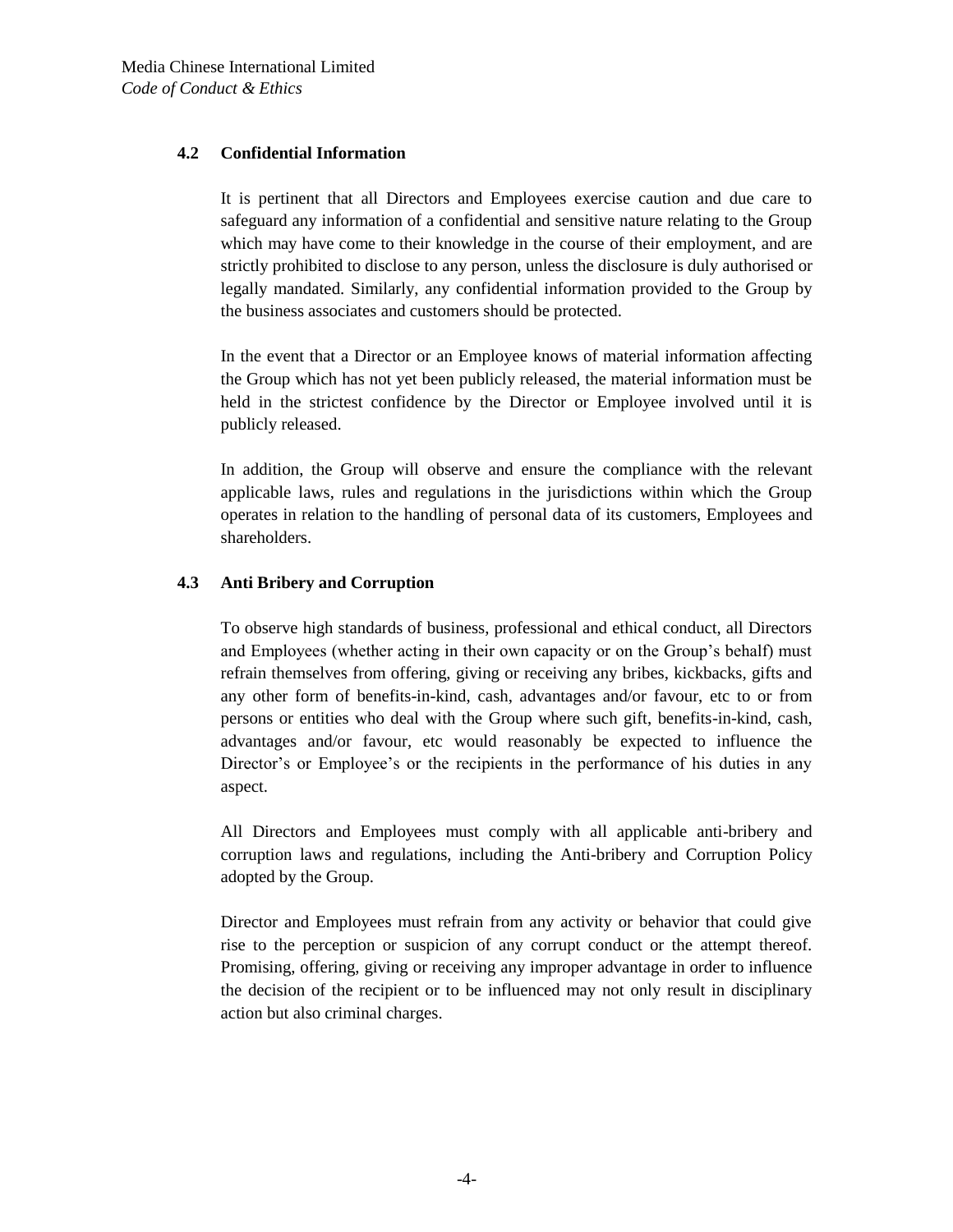#### **4.4 Anti-money Laundering**

"Money laundering" is the process by which persons or groups try to conceal the proceeds of illegal activities or try to make the sources of their illegal funds look legitimate.

All Employees are prohibited from dealing in any money laundering activities and must comply with the applicable anti-money laundering laws.

In the event that any Employee has a reasonable suspicion of money laundering activities being conducted as part of the Group's business, the Employees are expected to alert their immediate manager or supervision to the same.

The Group will to the best of its ability and knowledge conduct businesses with reputable customers with legitimate funds, for legitimate business purposes.

## **4.5 Inside Information and Securities Trading**

(a) Inside Information (or Price Sensitive Information)

In accordance with (i) the Hong Kong Securities and Futures Ordinance ("SFO") and (ii) the Malaysia Capital Market and Securities Act 2007, the Company strictly adheres to its inside information disclosure policy in order to comply with the regulatory measures regarding the handling and disclosure of inside information (or price sensitive information and has the meaning defined in the SFO as amended from time to time).

(b) Securities Trading

The Company has also adopted the requirements and code as set out in (i) Chapter 14 (Dealings in Listed Securities) of the Main Market Listing Requirements of Bursa Malaysia Securities Berhad and (ii) Model Code for Securities Transactions by Directors of Listed Issuers contained in Appendix 10 of the Rules Governing the Listing of Securities on The Stock Exchange of Hong Kong Limited. Directors and Employees who possess inside information (has the meaning defined in the SFO as amended from time to time) must not trade in securities of the Company. Directors and Employees must not make any unauthorised disclosure of confidential information to any other person or make any use of such information for the advantage of himself or others. Also, Directors or Employees must not deal in the securities of any other companies when by virtue of his position as a director of another issuer, he possesses inside information in relation to those securities.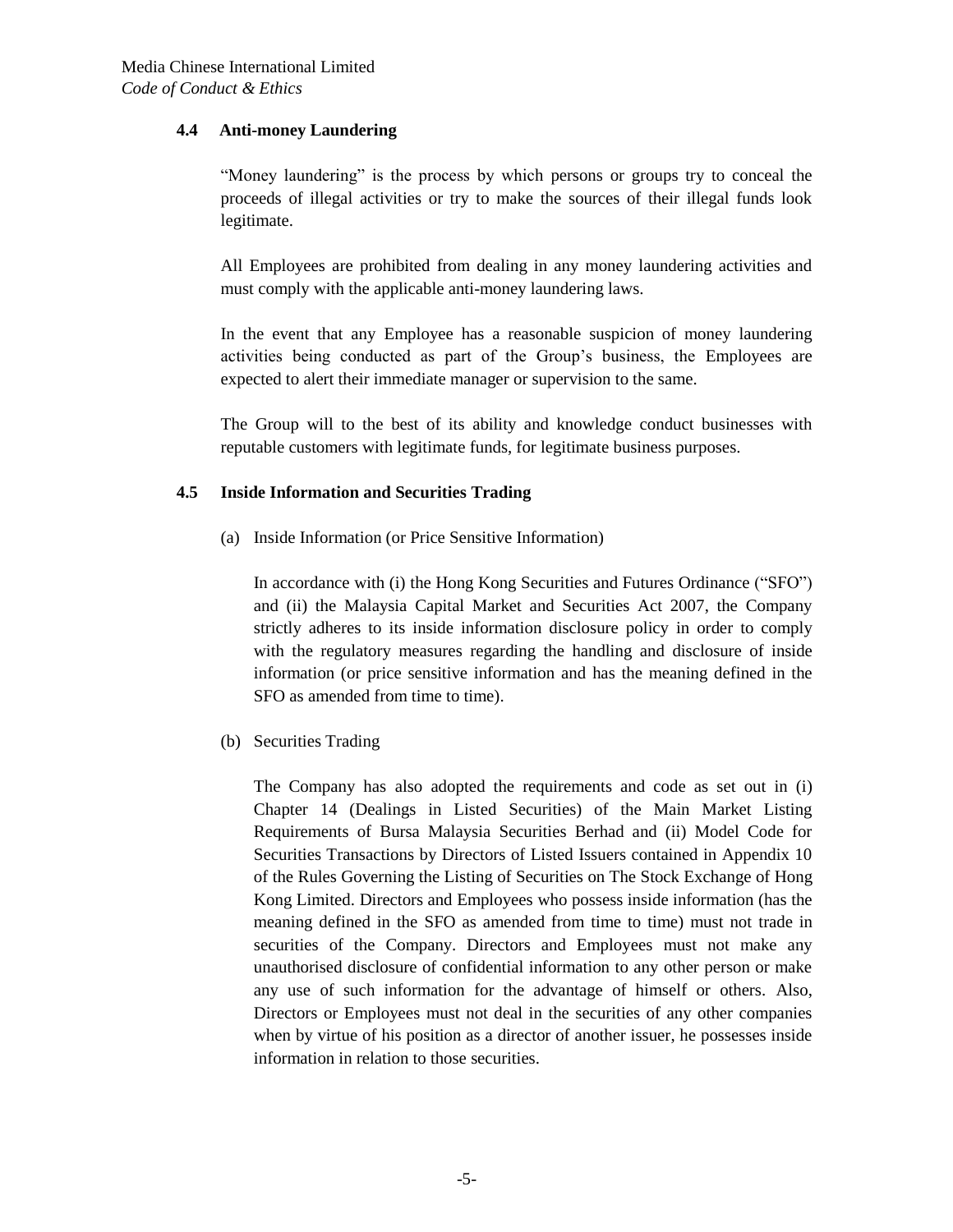#### **4.6 Protection of Assets and Funds**

Directors and Employees have the responsibility to safeguard and properly use the Group's assets and facilities, as well as assets of other organisations that have been entrusted to the Group.

Group's assets include its physical premises, materials, equipment, resources, facilities, records and information/data (both physical and electronic means), as well as intellectual property which covers any work that has been developed in the course of business and employment at the Group.

Fraud, theft, abuse or misuse of the Group's assets is unacceptable.

## **4.7 Business Records and Control**

Accurate, timely and reliable records are necessary to meet the Group's legal and financial obligations and to manage the affairs of the Group. All books, records and accounts should conform to generally accepted and applicable accounting principles and to all applicable laws and regulations. The preparation and maintenance of accurate and adequate business records are the responsibility of each Employee. No unauthorised, false, improper or misleading records or entries shall be made in the books and records of the Group, under any circumstances.

## **4.8 Compliance with Laws**

The Group will comply with all applicable laws, rules and regulations of the governments, commissions and exchanges in the jurisdictions within which the Group operates. Directors and Employees are expected to understand and comply with the laws, rules and regulations that are applicable to their positions and/or work. The Group reserves the right to report any actions or activities suspected of being criminal in nature to the police or relevant authorities.

#### **4.9 Gift and Entertainment**

No gifts, favours, entertainment, services or anything of value, in cash or in kind, that will or will appear to improperly influence objective and fair business decisions, shall be accepted or provided by the Directors or Employees or their immediate family members. The gifts, favours, entertainment, services or anything of value that are deemed as not given to improperly influence the Directors' or Employees' performance of duties include normal business courtesies (meals or entertainment), token gifts which are occasional, gifts during festive or special occasions and gifts from social functions attended by the Directors or Employees on behalf of the Group, are permissible.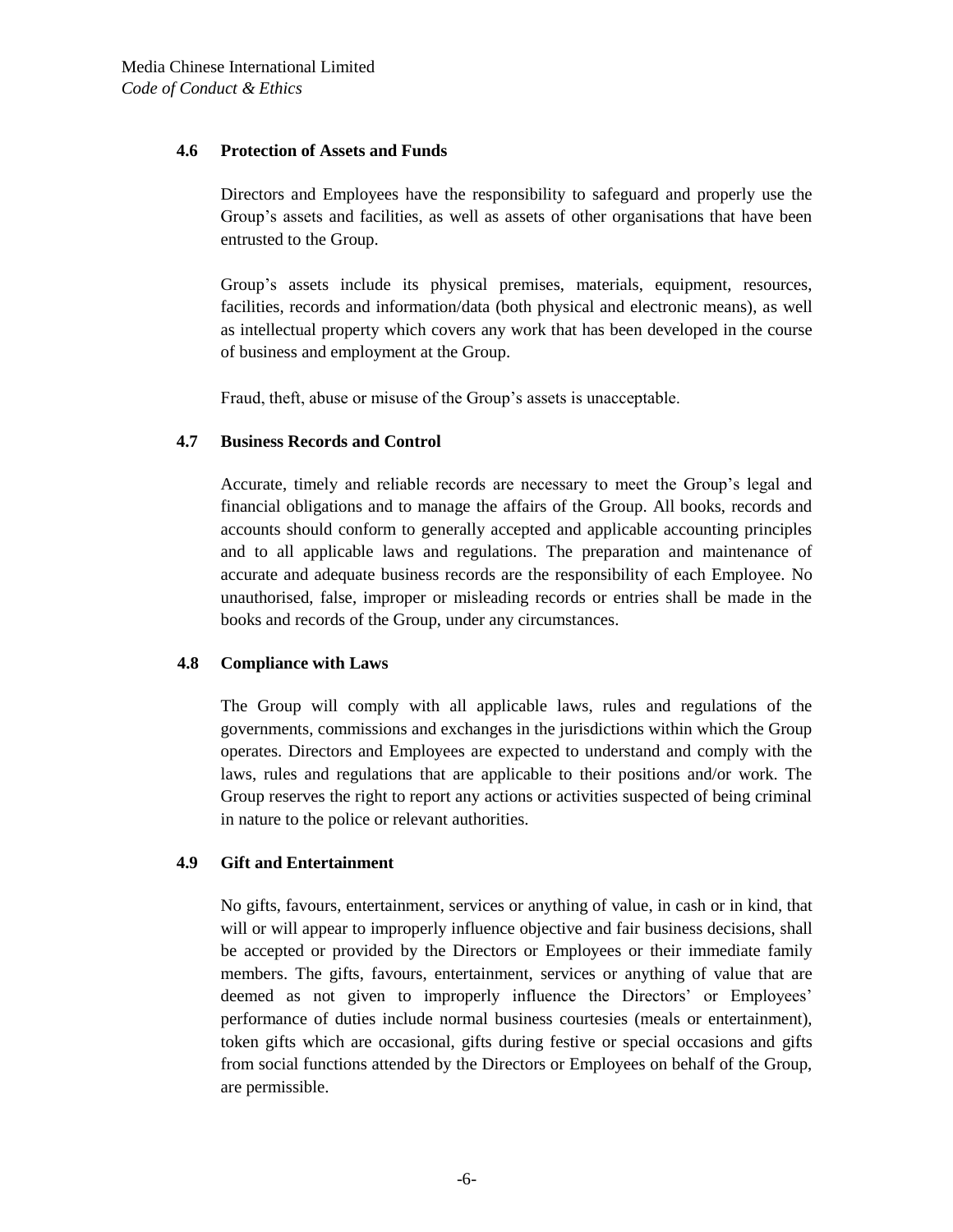For more details guidance, please refer to the Group's Anti-Bribery and Corruption Policy.

#### **4.10 Environment, Health and Safety**

The Group strives to achieve sustainable development by focusing on safeguarding people's health, operating the business responsibly, protecting the environment, and fostering good relationships with the communities in which we operate.

The Group will use its best endeavors to ensure a safe workplace and maintain proper occupational health and safety practices to commensurate with the nature of the Group's businesses and activities. Every Employee must diligently observe and comply with all Occupational Safety and Health laws and regulations in the jurisdictions and the Group's environmental safety rules and regulations.

#### **4.11 Sexual Harassment & violence**

The Group will not tolerate and condone any form of harassment and violence. Any Employee who believes that he/she has been subjected to harassment or violence can lodge a report to the Human Resource Department who will be responsible to review the case and consider the appropriate course of action where applicable. All such reports and/or complaints shall be treated with strictest confidence.

## **4.12 Respect, Equal and Non-discrimination**

The Group is committed to equity and equality in all its employment practices and policies. It seeks to recruit, develop, reward and retain its Employees on the basis of qualifications, merit, ability and performance.

All Employees are to treat their fellow Employees fairly and courteously without regard to race, creed, religion, gender, nationality, age, family status or disability, and shall not create any form of discrimination or prejudice in the workplace.

The Group will comply with the relevant applicable laws, rules and regulations in the jurisdictions within which the Group operates in relation to the discrimination legislation of sex, disability, family status and race.

#### **4.14 Alcohol, Drugs and other substances**

The Group will not tolerate any unlawful use, possession or transfer of illegal drugs or other illegal substances in the workplace. No Director or Employee is to be involved in or abet any activity that is deemed by the Group to be an act of misconduct (includes use and abuse of drugs).